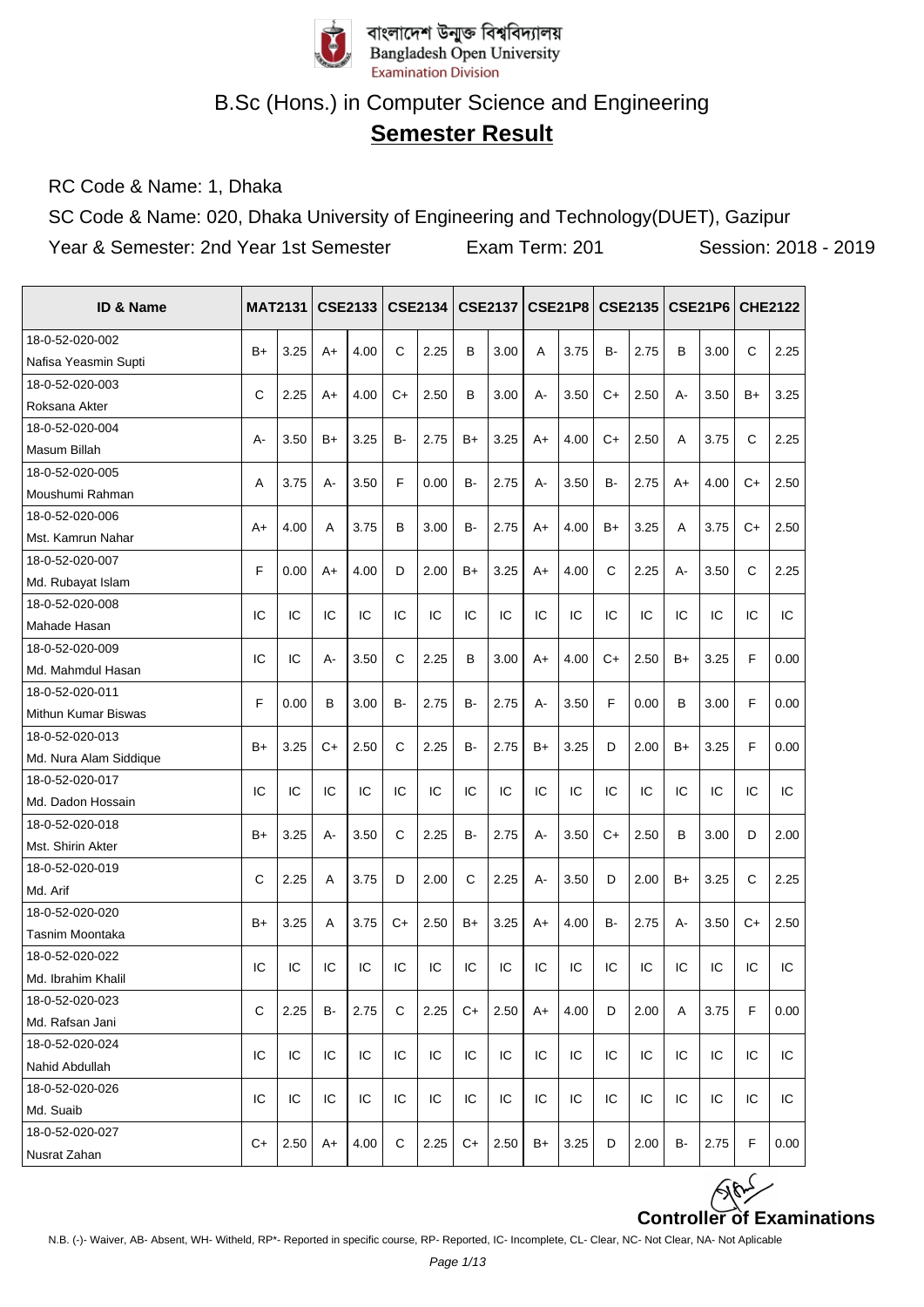

# **Semester Result**

RC Code & Name: 1, Dhaka

SC Code & Name: 020, Dhaka University of Engineering and Technology(DUET), Gazipur Year & Semester: 2nd Year 1st Semester Exam Term: 201 Session: 2018 - 2019

| ID & Name           | <b>MAT2131</b> |      |      | <b>CSE2133</b> |             | <b>CSE2134</b> |             | <b>CSE2137</b> |      | <b>CSE21P8</b> |             | CSE2135 |      | <b>CSE21P6</b> |    | <b>CHE2122</b> |
|---------------------|----------------|------|------|----------------|-------------|----------------|-------------|----------------|------|----------------|-------------|---------|------|----------------|----|----------------|
| 18-0-52-020-028     | B              | 3.00 | A-   | 3.50           | D           | 2.00           | <b>B-</b>   | 2.75           | $B+$ | 3.25           | C           | 2.25    | B    | 3.00           | D  | 2.00           |
| Tamanna Akter       |                |      |      |                |             |                |             |                |      |                |             |         |      |                |    |                |
| 18-0-52-020-029     |                | 4.00 |      | 4.00           |             | 3.50           |             | 3.75           |      | 4.00           |             | 3.50    |      | 4.00           |    | 4.00           |
| Ujiwal Ojha         | A+             |      | A+   |                | А-          |                | A           |                | A+   |                | А-          |         | $A+$ |                | A+ |                |
| 18-0-52-020-032     | $C+$           | 2.50 |      | 3.25           | C           | 2.25           | $C+$        | 2.50           |      | 3.75           | F           | 0.00    |      | 3.75           | F  | 0.00           |
| Md. Mozammel Hoque  |                |      | B+   |                |             |                |             |                | A    |                |             |         | Α    |                |    |                |
| 18-0-52-020-034     | IC             | IC   | IC   | IC             | F           | 0.00           | IC          | IC             | IC   | IC             | IC          | IC      | IC   | IC             | IC | IC             |
| Md. Azgar Ali       |                |      |      |                |             |                |             |                |      |                |             |         |      |                |    |                |
| 18-0-52-020-035     | IC             | IC   | IC   | IC             | IC          | IC             | F           | 0.00           | IC   | IC             | F           | 0.00    | B    | 3.00           | IC | IC             |
| Mizanur Rahman      |                |      |      |                |             |                |             |                |      |                |             |         |      |                |    |                |
| 18-0-52-020-037     | F              | 0.00 | B-   | 2.75           | $C+$        | 2.50           | D           | 2.00           | A    | 3.75           | $\mathsf C$ | 2.25    | B-   | 2.75           | F  | 0.00           |
| Md. Mosarraf Hosain |                |      |      |                |             |                |             |                |      |                |             |         |      |                |    |                |
| 18-0-52-020-038     | IC             | IC   | IC   | IC             | IC          | IC             | IC          | IC             | IC   | IC             | IC          | IC      | IC   | IC             | IC | IC             |
| Md. Al Amin         |                |      |      |                |             |                |             |                |      |                |             |         |      |                |    |                |
| 18-0-52-020-042     | IC             | IC   | IC   | IC             | IC          | IC             | IC          | IC             | IC   | IC             | IC          | IC      | IC   | IC             | IC | IC             |
| Md. Manik Hossain   |                |      |      |                |             |                |             |                |      |                |             |         |      |                |    |                |
| 18-0-52-020-043     | IC             | IC   | IC   | IC             | IC          | IC             | IC          | IC             | IC   | IC             | IC          | IC      | IC   | IC             | IC | IC             |
| Md. Kanon Hossain   |                |      |      |                |             |                |             |                |      |                |             |         |      |                |    |                |
| 18-0-52-020-044     | IC             | IC   | B+   | 3.25           | D           | 2.00           | D           | 2.00           | $B+$ | 3.25           | D           | 2.00    | B    | 3.00           | IC | IC             |
| Mst. Zakia Sultana  |                |      |      |                |             |                |             |                |      |                |             |         |      |                |    |                |
| 18-0-52-020-045     | F              | 0.00 | IC   | IC             | F           | 0.00           | IC          | IC             | IC   | IC             | F           | 0.00    | F    | 0.00           | F  | 0.00           |
| Md. Mofijul Islam   |                |      |      |                |             |                |             |                |      |                |             |         |      |                |    |                |
| 18-0-52-020-047     | IC             | IC   | IC   | IC             | IC          | IC             | IC          | IC             | IC   | IC             | IC          | IC      | IC   | IC             | IC | IC             |
| Pronoy Sutradhar    |                |      |      |                |             |                |             |                |      |                |             |         |      |                |    |                |
| 18-0-52-020-049     | IC             | IC   | IC   | IC             | IC          | IC             | IC          | IC             | IC   | IC             | F           | 0.00    | IC   | IC             | F  | 0.00           |
| Jannatul Nayima     |                |      |      |                |             |                |             |                |      |                |             |         |      |                |    |                |
| 18-0-52-020-050     | F              | 0.00 | A    | 3.75           | $\mathbf C$ | 2.25           | $C+$        | 2.50           | A+   | 4.00           | F           | 0.00    | A-   | 3.50           | F  | 0.00           |
| Md. Abdul Hamid     |                |      |      |                |             |                |             |                |      |                |             |         |      |                |    |                |
| 18-0-52-020-052     | D              | 2.00 | B    | 3.00           | $C+$        | 2.50           | IC          | IC             | IC   | IC             | D           | 2.00    | B+   | 3.25           | D  | 2.00           |
| Md. Shakil Mia      |                |      |      |                |             |                |             |                |      |                |             |         |      |                |    |                |
| 18-0-52-020-053     | $B+$           |      |      | 4.00           | B           | 3.00           | $\mathbf C$ |                | A    | 3.75           | B-          | 2.75    | А-   |                | D  |                |
| Margana Akter       |                | 3.25 | A+   |                |             |                |             | 2.25           |      |                |             |         |      | 3.50           |    | 2.00           |
| 18-0-52-020-054     | IC             | IC   | IC   | IC             | IC          | IC             | IC          | IC             | IC   | IC             | С           | 2.25    | $B+$ | 3.25           | F  | 0.00           |
| Rabiya Akter        |                |      |      |                |             |                |             |                |      |                |             |         |      |                |    |                |
| 18-0-52-020-057     | B              |      |      | 4.00           |             |                |             |                |      |                | $C+$        |         |      |                | C  |                |
| Md. Tanvir Abbasi   |                | 3.00 | A+   |                | В           | 3.00           | В           | 3.00           | А-   | 3.50           |             | 2.50    | А-   | 3.50           |    | 2.25           |
| 18-0-52-020-062     | B-             | 2.75 | $C+$ | 2.50           | F           | 0.00           | IC          | ${\sf IC}$     | IC   | IC             | $C+$        | 2.50    | $B+$ |                | F  | 0.00           |
| Nusrat Easmin Jue   |                |      |      |                |             |                |             |                |      |                |             |         |      | 3.25           |    |                |

**Controller of Examinations**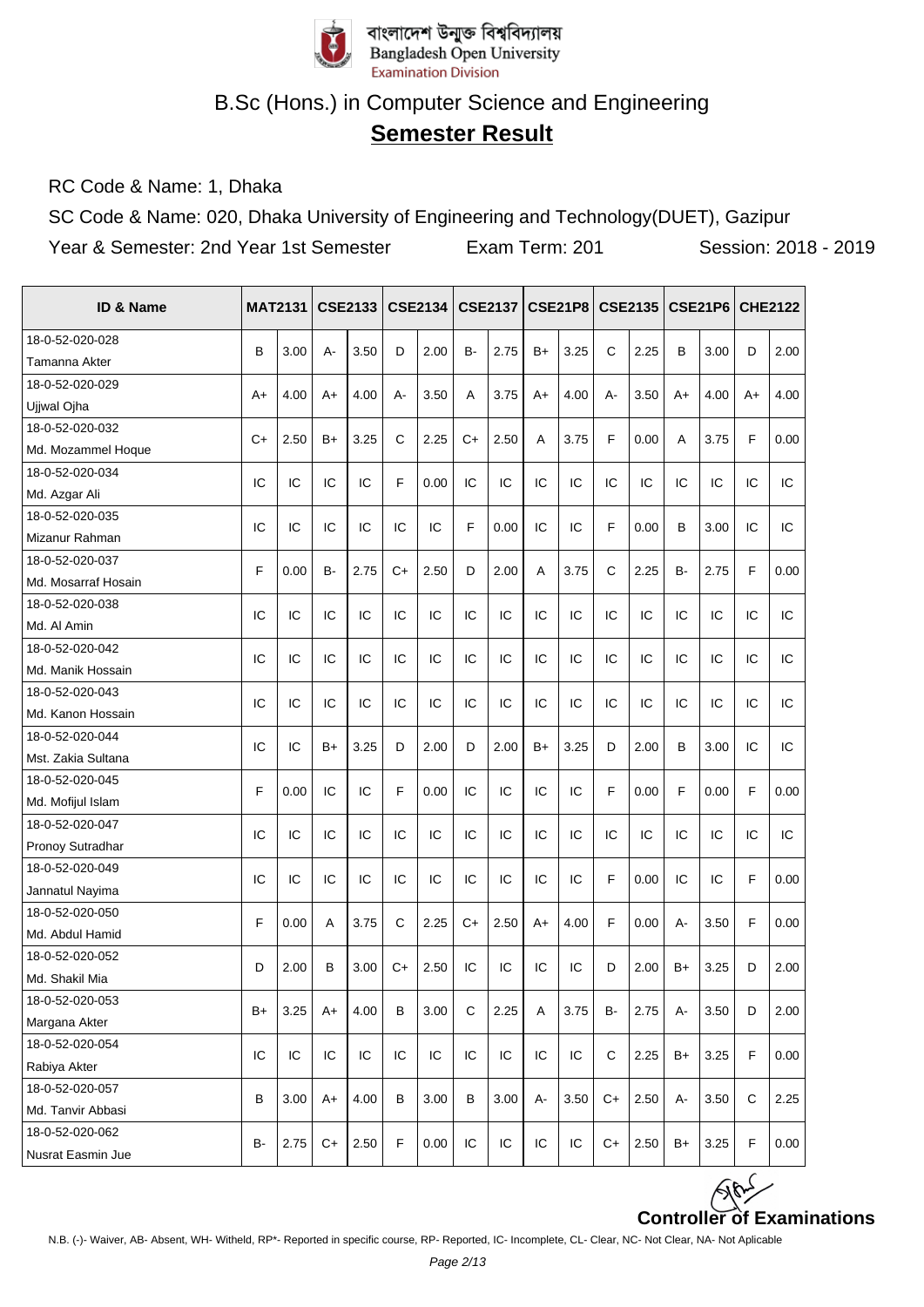

# **Semester Result**

RC Code & Name: 1, Dhaka

SC Code & Name: 020, Dhaka University of Engineering and Technology(DUET), Gazipur Year & Semester: 2nd Year 1st Semester Exam Term: 201 Session: 2018 - 2019

| ID & Name            | <b>MAT2131</b> |      |       | <b>CSE2133</b> |      | <b>CSE2134</b> |      | <b>CSE2137</b> |       | CSE21P8 |    | <b>CSE2135</b> |           | CSE21P6 | <b>CHE2122</b> |      |
|----------------------|----------------|------|-------|----------------|------|----------------|------|----------------|-------|---------|----|----------------|-----------|---------|----------------|------|
| 18-0-52-020-064      | IC             | IC   | IC    | IC             | IC   | IC             | IC   | IC             | IC    | IC      | IC | IC             | IC        | IC      | IC             | IC   |
| Md. Shariful Islam   |                |      |       |                |      |                |      |                |       |         |    |                |           |         |                |      |
| 18-0-52-020-065      | IC             | IC   | IC    | IC             | IC   | IC             | IC   | IC             | IC    | IC      | IC | IC             | IC        | IC      | IC             | IC   |
| Md. Sohel Rana       |                |      |       |                |      |                |      |                |       |         |    |                |           |         |                |      |
| 18-0-52-020-067      | F              | 0.00 | A     | 3.75           | F    | 0.00           | IC   | IC             | IC    | IC      | F  | 0.00           | A         | 3.75    | IC             | IC   |
| Sarmin Khanam        |                |      |       |                |      |                |      |                |       |         |    |                |           |         |                |      |
| 18-0-52-020-073      | IC             | IC   | IC    | IC             | IC   | IC             | IC   | IC             | IC    | IC      | IC | IC             | IC        | IC      | IC             | IC   |
| Syed Mahshiur Rahman |                |      |       |                |      |                |      |                |       |         |    |                |           |         |                |      |
| 18-0-52-020-074      | F              | 0.00 | F     | 0.00           | F    | 0.00           | F    | 0.00           | $A -$ | 3.50    | F  | 0.00           | <b>B-</b> | 2.75    | F              | 0.00 |
| Md. Erabul Islam     |                |      |       |                |      |                |      |                |       |         |    |                |           |         |                |      |
| 18-0-52-020-075      | IC             | IC   | IC    | IC             | IC   | IC             | IC   | IC             | IC    | IC      | IC | IC             | IC        | IC      | IC             | IC   |
| Md. Zahirul Islam    |                |      |       |                |      |                |      |                |       |         |    |                |           |         |                |      |
| 18-0-52-020-076      | D              | 2.00 | $A -$ | 3.50           | $C+$ | 2.50           | $B+$ | 3.25           | $A -$ | 3.50    | C  | 2.25           | <b>B-</b> | 2.75    | IC             | IC   |
| Md. Tarek Mahmud     |                |      |       |                |      |                |      |                |       |         |    |                |           |         |                |      |
| 18-0-52-020-077      | C              | 2.25 | IC    | IC             | F    | 0.00           | IC   | IC             | IC    | IC      | IC | IC             | IC        | IC      | IC             | IC   |
| Md. Shohidul Islam   |                |      |       |                |      |                |      |                |       |         |    |                |           |         |                |      |

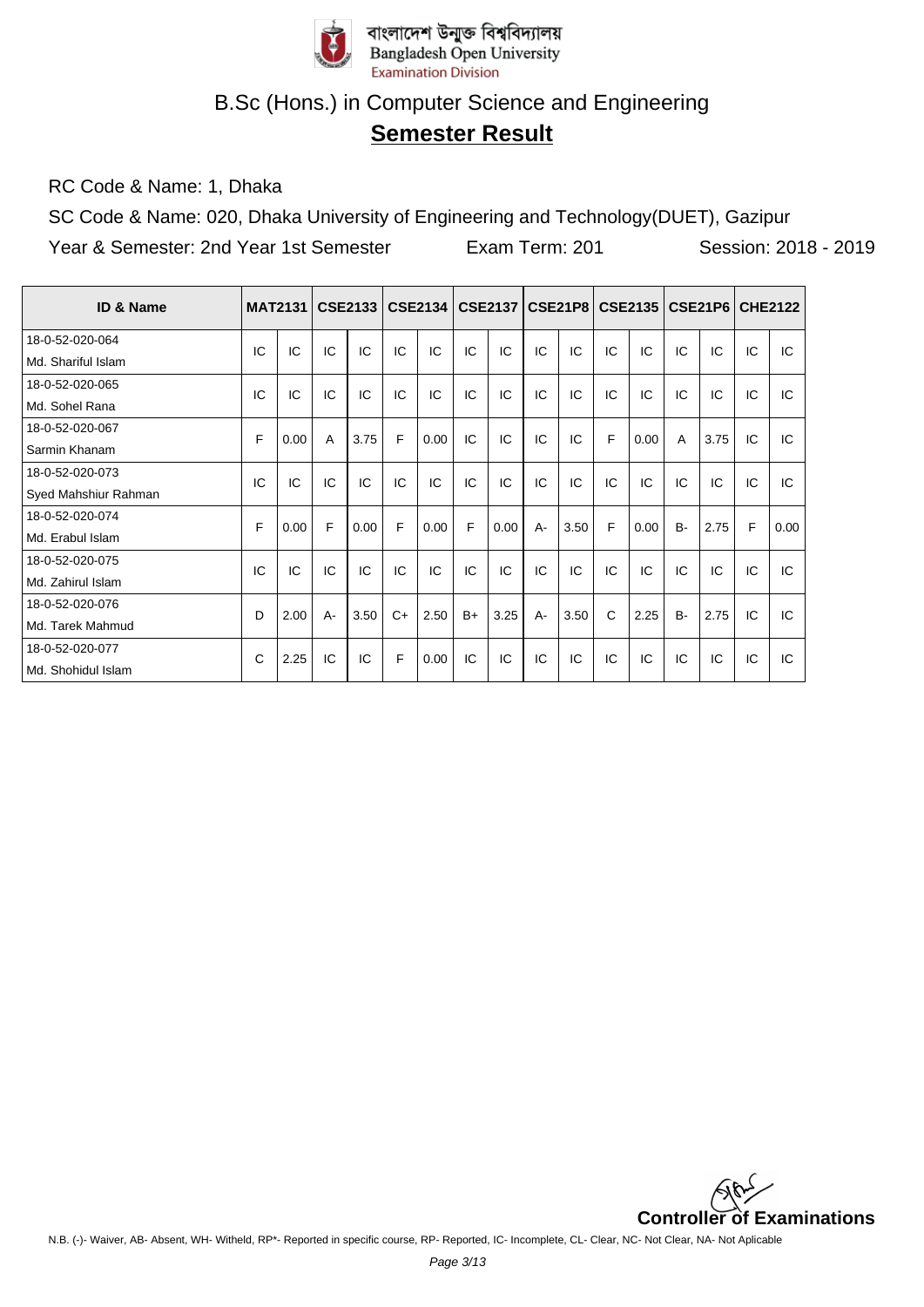

## **Semester Result**

RC Code & Name: 1, Dhaka

SC Code & Name: 020, Dhaka University of Engineering and Technology(DUET), Gazipur Year & Semester: 2nd Year 1st Semester Exam Term: 201 Session: 2017 - 2018

| ID & Name             | <b>MAT2131</b> |           |           | <b>CSE2133</b> |           | <b>CSE2134</b> |           | <b>CSE2137</b> |           | <b>CSE21P8</b> |           | <b>CSE2135</b> |           | <b>CSE21P6</b> | <b>CHE2122</b> |           |
|-----------------------|----------------|-----------|-----------|----------------|-----------|----------------|-----------|----------------|-----------|----------------|-----------|----------------|-----------|----------------|----------------|-----------|
| 17-0-52-020-011       | IC             | IC        | <b>CL</b> | <b>CL</b>      | <b>CL</b> | CL             | CL        | <b>CL</b>      | CL        | <b>CL</b>      | CL        | <b>CL</b>      | CL        | <b>CL</b>      | IC             | IC        |
| <b>Abdul Baten</b>    |                |           |           |                |           |                |           |                |           |                |           |                |           |                |                |           |
| 17-0-52-020-021       | IC             | IC        | IC        | IC             | IC        | IC             | CL        | CL             | <b>CL</b> | CL             | IC        | IC             | CL        | <b>CL</b>      | IC             | IC        |
| Sabbir Ahmad          |                |           |           |                |           |                |           |                |           |                |           |                |           |                |                |           |
| 17-0-52-020-023       | IC             | IC        | <b>CL</b> | <b>CL</b>      | IC        | IC             | IC        | IC             | <b>CL</b> | <b>CL</b>      | <b>CL</b> | <b>CL</b>      | <b>CL</b> | <b>CL</b>      | IC             | IC        |
| Md. Rokibul Islam     |                |           |           |                |           |                |           |                |           |                |           |                |           |                |                |           |
| 17-0-52-020-026       | <b>CL</b>      | <b>CL</b> | <b>CL</b> | <b>CL</b>      | IC        | IC             | IC        | IC             | <b>CL</b> | <b>CL</b>      | <b>CL</b> | <b>CL</b>      | <b>CL</b> | <b>CL</b>      | IC             | IC        |
| Md. Salahuddin Sawon  |                |           |           |                |           |                |           |                |           |                |           |                |           |                |                |           |
| 17-0-52-020-029       | IC             | IC        | <b>CL</b> | <b>CL</b>      | IC        | IC             | IC        | IC             | <b>CL</b> | <b>CL</b>      | <b>CL</b> | <b>CL</b>      | <b>CL</b> | <b>CL</b>      | <b>CL</b>      | <b>CL</b> |
| Md. Iqbal Hossain     |                |           |           |                |           |                |           |                |           |                |           |                |           |                |                |           |
| 17-0-52-020-035       | <b>CL</b>      | <b>CL</b> | <b>CL</b> | <b>CL</b>      | <b>CL</b> | <b>CL</b>      | <b>CL</b> | <b>CL</b>      | <b>CL</b> | <b>CL</b>      | <b>CL</b> | <b>CL</b>      | <b>CL</b> | <b>CL</b>      | IC             | IC        |
| Auliullah             |                |           |           |                |           |                |           |                |           |                |           |                |           |                |                |           |
| 17-0-52-020-039       | <b>CL</b>      | <b>CL</b> | <b>CL</b> | <b>CL</b>      | <b>CL</b> | <b>CL</b>      | <b>CL</b> | <b>CL</b>      | <b>CL</b> | <b>CL</b>      | <b>CL</b> | <b>CL</b>      | <b>CL</b> | <b>CL</b>      | IC             | IC        |
| Md. Rony Hossain      |                |           |           |                |           |                |           |                |           |                |           |                |           |                |                |           |
| 17-0-52-020-044       | <b>CL</b>      | <b>CL</b> | <b>CL</b> | <b>CL</b>      | <b>CL</b> | <b>CL</b>      | <b>CL</b> | <b>CL</b>      | <b>CL</b> | <b>CL</b>      | <b>CL</b> | <b>CL</b>      | <b>CL</b> | <b>CL</b>      | IC             | IC        |
| Ibrahim Riaz          |                |           |           |                |           |                |           |                |           |                |           |                |           |                |                |           |
| 17-0-52-020-056       | IC             | IC        | IC        | IC             | F         | 0.00           | IC        | IC             | CL        | CL             | IC        | IC             | <b>CL</b> | <b>CL</b>      | IC             | IC        |
| Md. Shiblur Rahman    |                |           |           |                |           |                |           |                |           |                |           |                |           |                |                |           |
| 17-0-52-020-063       | IC             | IC        | IC        | IC             | IC        | IC             | $B -$     | 2.75           | IC        | IC             | <b>CL</b> | <b>CL</b>      | CL        | <b>CL</b>      | IC             | IC        |
| Md. Shahdat Hossain   |                |           |           |                |           |                |           |                |           |                |           |                |           |                |                |           |
| 17-0-52-020-070       | CL             | <b>CL</b> | CL        | CL             | IC        | IC             | CL        | <b>CL</b>      | CL        | CL             | <b>CL</b> | CL             | CL        | <b>CL</b>      | CL             | CL        |
| Md. Sohel Rana Pritom |                |           |           |                |           |                |           |                |           |                |           |                |           |                |                |           |
| 17-0-52-020-077       | <b>CL</b>      | <b>CL</b> | <b>CL</b> | <b>CL</b>      | <b>CL</b> | <b>CL</b>      | IC        | IC             | <b>CL</b> | <b>CL</b>      | <b>CL</b> | <b>CL</b>      | <b>CL</b> | <b>CL</b>      | IC             | IC        |
| <b>Bina Khatun</b>    |                |           |           |                |           |                |           |                |           |                |           |                |           |                |                |           |

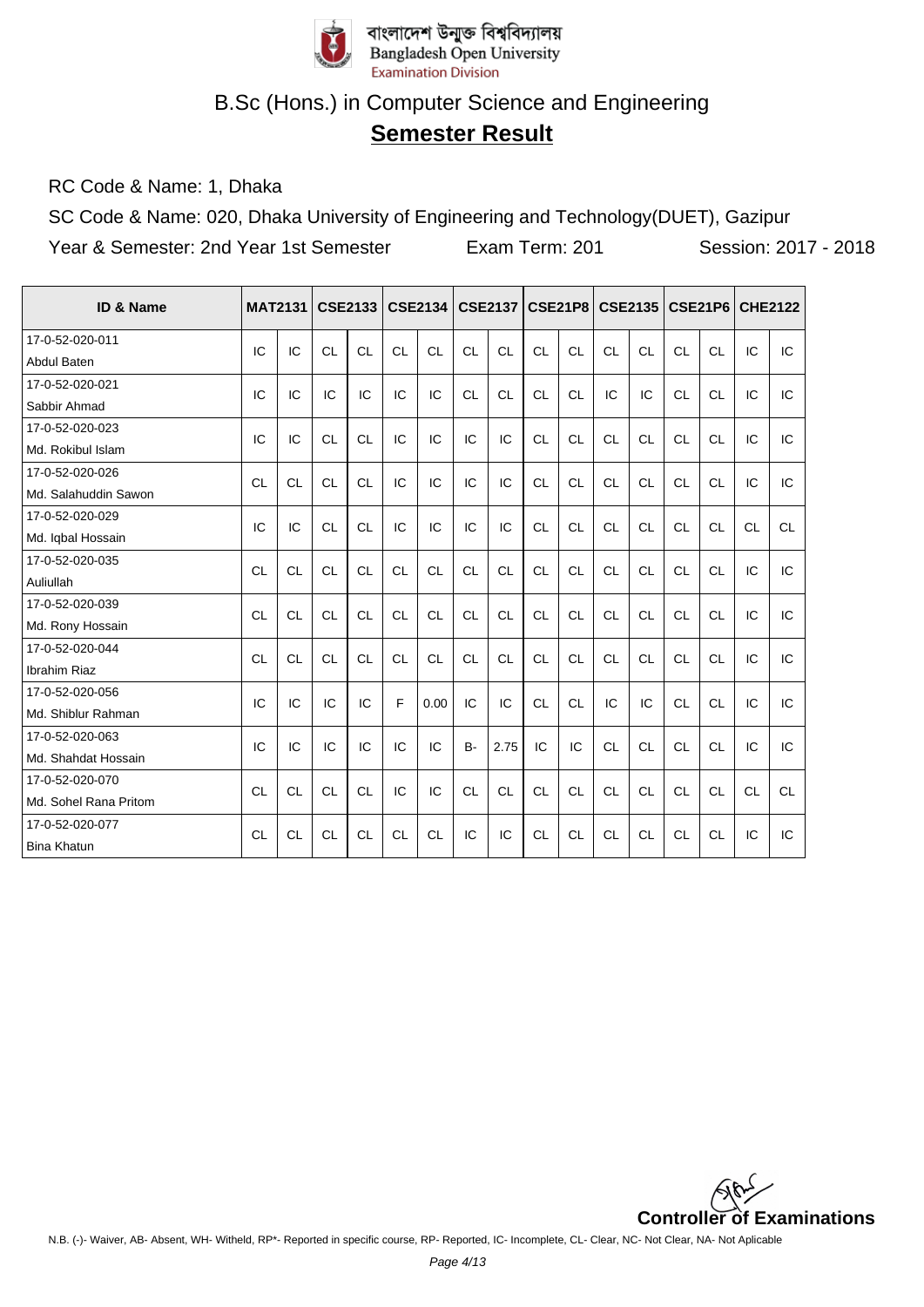

## **Semester Result**

RC Code & Name: 1, Dhaka

SC Code & Name: 020, Dhaka University of Engineering and Technology(DUET), Gazipur

Year & Semester: 2nd Year 1st Semester Exam Term: 201 Session: 2016 - 2017

| <b>ID &amp; Name</b>    | <b>MAT2131</b> |           |           | <b>CSE2133</b> |               | <b>CSE2134</b> |           | <b>CSE2137</b> |           |               |              | CSE21P8   CSE2135 | <b>CSE21P6</b> |           | <b>CHE2122</b> |           |
|-------------------------|----------------|-----------|-----------|----------------|---------------|----------------|-----------|----------------|-----------|---------------|--------------|-------------------|----------------|-----------|----------------|-----------|
| 16-0-52-020-001         |                |           |           |                |               |                |           |                |           |               |              |                   |                |           |                |           |
| Mst. Labiba Yesmin      | <b>CL</b>      | <b>CL</b> | A         | 3.75           | <b>CL</b>     | CL             | <b>CL</b> | <b>CL</b>      | <b>CL</b> | <b>CL</b>     | <b>CL</b>    | CL                | <b>CL</b>      | <b>CL</b> | <b>CL</b>      | <b>CL</b> |
| 16-0-52-020-005         |                |           |           |                |               |                |           |                |           |               |              |                   |                |           |                |           |
| Md. Nazrul Islam        | <b>CL</b>      | CL        | <b>CL</b> | <b>CL</b>      | CL            | <b>CL</b>      | <b>CL</b> | <b>CL</b>      | <b>CL</b> | <b>CL</b>     | <b>CL</b>    | <b>CL</b>         | <b>CL</b>      | <b>CL</b> | F              | 0.00      |
| 16-0-52-020-014         |                |           |           |                | F             |                |           |                |           |               | F            |                   |                |           | F              |           |
| Aikul Islam             | <b>CL</b>      | <b>CL</b> | <b>CL</b> | <b>CL</b>      |               | 0.00           | <b>CL</b> | <b>CL</b>      | <b>CL</b> | <b>CL</b>     |              | 0.00              | <b>CL</b>      | <b>CL</b> |                | 0.00      |
| 16-0-52-020-015         | D              | 2.00      | B         | 3.00           | <b>CL</b>     | CL             | <b>CL</b> | <b>CL</b>      | <b>CL</b> | <b>CL</b>     | $\mathsf{C}$ | 2.25              | <b>CL</b>      | <b>CL</b> | <b>CL</b>      | <b>CL</b> |
| Shathi Khanam           |                |           |           |                |               |                |           |                |           |               |              |                   |                |           |                |           |
| 16-0-52-020-019         | $C+$           | 2.50      | <b>CL</b> | <b>CL</b>      | <b>CL</b>     | <b>CL</b>      | <b>CL</b> | CL             | <b>CL</b> | <b>CL</b>     | <b>CL</b>    | <b>CL</b>         | <b>CL</b>      | <b>CL</b> | <b>CL</b>      | <b>CL</b> |
| Tumpa Dey               |                |           |           |                |               |                |           |                |           |               |              |                   |                |           |                |           |
| 16-0-52-020-023         | <b>CL</b>      | <b>CL</b> | <b>CL</b> | <b>CL</b>      | CL            | <b>CL</b>      | IC        | IC             | <b>CL</b> | <b>CL</b>     | <b>CL</b>    | <b>CL</b>         | <b>CL</b>      | <b>CL</b> | <b>CL</b>      | <b>CL</b> |
| Alavi Afrida Labonno    |                |           |           |                |               |                |           |                |           |               |              |                   |                |           |                |           |
| 16-0-52-020-026         | <b>CL</b>      | CL        | <b>CL</b> | <b>CL</b>      | $C+$          | 2.50           | <b>CL</b> | <b>CL</b>      | <b>CL</b> | <b>CL</b>     | D            | 2.00              | <b>CL</b>      | <b>CL</b> | D              | 2.00      |
| Jannatul Ferdush        |                |           |           |                |               |                |           |                |           |               |              |                   |                |           |                |           |
| 16-0-52-020-030         | <b>CL</b>      | <b>CL</b> | <b>CL</b> | <b>CL</b>      | F             | 0.00           | <b>CL</b> | <b>CL</b>      | <b>CL</b> | <b>CL</b>     | <b>CL</b>    | CL                | <b>CL</b>      | <b>CL</b> | <b>CL</b>      | <b>CL</b> |
| Md. Mahid Alam          |                |           |           |                |               |                |           |                |           |               |              |                   |                |           |                |           |
| 16-0-52-020-032         | $C+$           | 2.50      | <b>CL</b> | <b>CL</b>      | <b>CL</b>     | <b>CL</b>      | <b>CL</b> | <b>CL</b>      | <b>CL</b> | <b>CL</b>     | CL           | <b>CL</b>         | <b>CL</b>      | <b>CL</b> | <b>CL</b>      | <b>CL</b> |
| Mahima Mila             |                |           |           |                |               |                |           |                |           |               |              |                   |                |           |                |           |
| 16-0-52-020-033         | <b>CL</b>      | <b>CL</b> | <b>CL</b> | <b>CL</b>      | <b>CL</b>     | <b>CL</b>      | <b>CL</b> | <b>CL</b>      | <b>CL</b> | <b>CL</b>     | CL           | <b>CL</b>         | <b>CL</b>      | <b>CL</b> | IC             | IC        |
| Md Riyad Hossain        |                |           |           |                |               |                |           |                |           |               |              |                   |                |           |                |           |
| 16-0-52-020-034         | D              | 2.00      | CL        | <b>CL</b>      | CL            | <b>CL</b>      | <b>CL</b> | <b>CL</b>      | <b>CL</b> | <b>CL</b>     | CL           | <b>CL</b>         | <b>CL</b>      | <b>CL</b> | D              | 2.00      |
| Md Abdullah             |                |           |           |                |               |                |           |                |           |               |              |                   |                |           |                |           |
| 16-0-52-020-035         | Α              | 3.75      | СL        | <b>CL</b>      | B-            | 2.75           | B         | 3.00           | <b>CL</b> | <b>CL</b>     | <b>CL</b>    | CL                | <b>CL</b>      | <b>CL</b> | $C+$           | 2.50      |
| Md. Al-mamun Shaikh     |                |           |           |                |               |                |           |                |           |               |              |                   |                |           |                |           |
| 16-0-52-020-036         | D              | 2.00      | IC        | IC             | <b>CL</b>     | <b>CL</b>      | <b>CL</b> | <b>CL</b>      | <b>CL</b> | <b>CL</b>     | <b>CL</b>    | <b>CL</b>         | <b>CL</b>      | <b>CL</b> | СL             | <b>CL</b> |
| Mohammad Mozammel Haque |                |           |           |                |               |                |           |                |           |               |              |                   |                |           |                |           |
| 16-0-52-020-038         | <b>CL</b>      | <b>CL</b> | <b>CL</b> | <b>CL</b>      | <b>CL</b>     | <b>CL</b>      | <b>CL</b> | <b>CL</b>      | <b>CL</b> | <b>CL</b>     | <b>CL</b>    | <b>CL</b>         | <b>CL</b>      | <b>CL</b> | D              | 2.00      |
| Shohag Hossain          |                |           |           |                |               |                |           |                |           |               |              |                   |                |           |                |           |
| 16-0-52-020-039         | B              | 3.00      | <b>CL</b> | <b>CL</b>      | <b>CL</b>     | CL             | <b>CL</b> | <b>CL</b>      | <b>CL</b> | <b>CL</b>     | <b>CL</b>    | CL                | <b>CL</b>      | <b>CL</b> | F              | 0.00      |
| Sajib Biswas            |                |           |           |                |               |                |           |                |           |               |              |                   |                |           |                |           |
| 16-0-52-020-048         | IC             | IC        | <b>CL</b> | <b>CL</b>      | <b>CL</b>     | <b>CL</b>      | <b>CL</b> | <b>CL</b>      | <b>CL</b> | <b>CL</b>     | <b>CL</b>    | <b>CL</b>         | <b>CL</b>      | <b>CL</b> | <b>CL</b>      | <b>CL</b> |
| Farjana Akter           |                |           |           |                |               |                |           |                |           |               |              |                   |                |           |                |           |
| 16-0-52-020-052         | F              | 0.00      | в-        | 2.75           | <b>CL</b>     | <b>CL</b>      | CL        | <b>CL</b>      | <b>CL</b> | <b>CL</b>     | D            | 2.00              | CL             | <b>CL</b> | <b>CL</b>      | <b>CL</b> |
| <b>Sharif Ahmed</b>     |                |           |           |                |               |                |           |                |           |               |              |                   |                |           |                |           |
| 16-0-52-020-053         | $C+$           | 2.50      | <b>CL</b> | CL             | $\mathsf{CL}$ | <b>CL</b>      | CL        | $\mathsf{CL}$  | <b>CL</b> | $\mathsf{CL}$ | <b>CL</b>    | <b>CL</b>         | $\mathsf{CL}$  | CL        | <b>CL</b>      | CL        |
| Kazi Shahedul Hoque     |                |           |           |                |               |                |           |                |           |               |              |                   |                |           |                |           |
| 16-0-52-020-061         | $\mathsf F$    | 0.00      | <b>CL</b> | $\mathsf{CL}$  | <b>CL</b>     | CL             | CL        | CL             | <b>CL</b> | CL            | $\mathsf C$  | 2.25              | <b>CL</b>      | <b>CL</b> | <b>CL</b>      | <b>CL</b> |
| Sojib Ahmed             |                |           |           |                |               |                |           |                |           |               |              |                   |                |           |                |           |

**Controller of Examinations**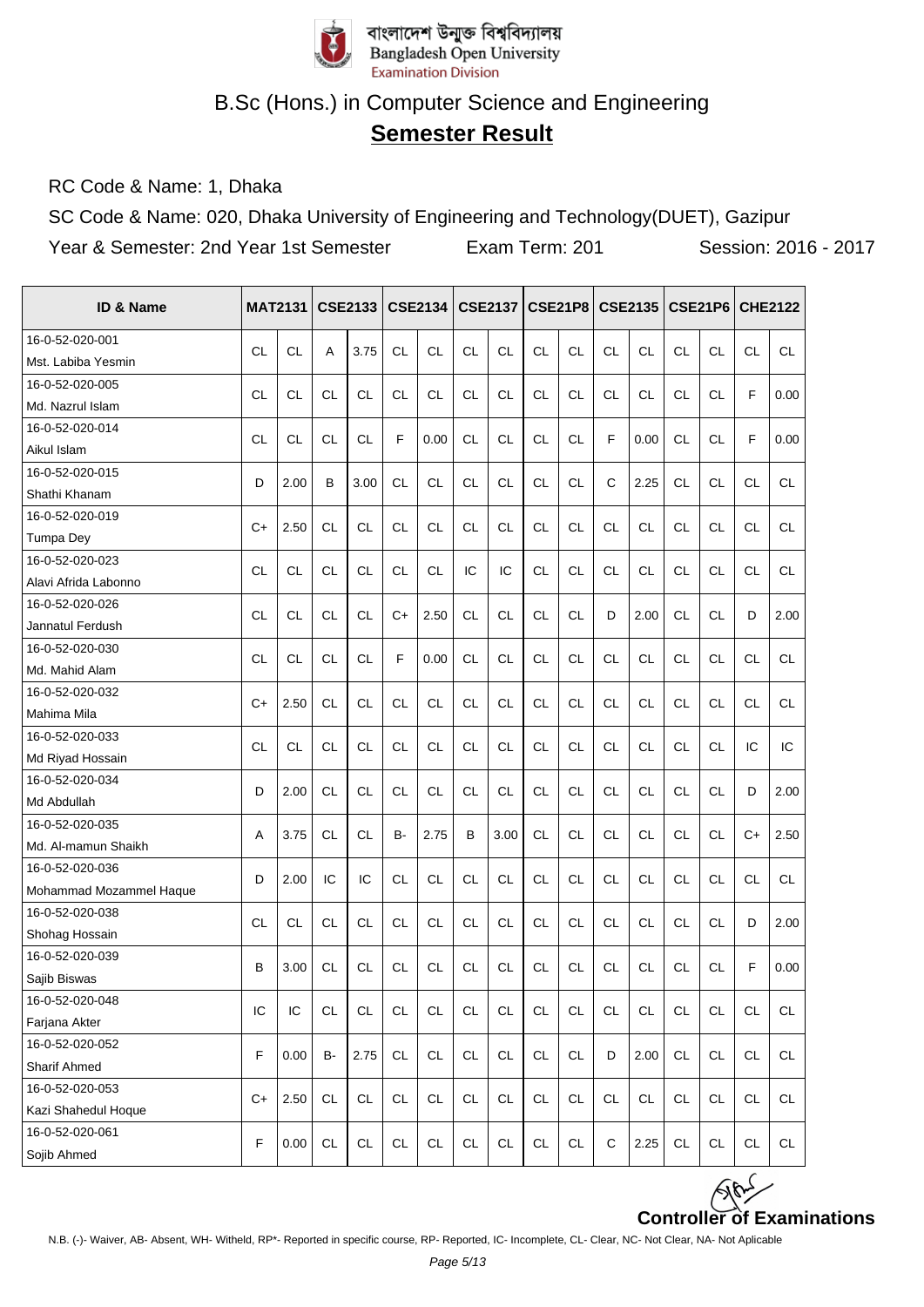

## **Semester Result**

RC Code & Name: 1, Dhaka

SC Code & Name: 020, Dhaka University of Engineering and Technology(DUET), Gazipur

Year & Semester: 2nd Year 1st Semester Exam Term: 201 Session: 2016 - 2017

| <b>ID &amp; Name</b>      |    |      |           |           |      |      |           |           |           |           |           |           |               |           |    | MAT2131   CSE2133   CSE2134   CSE2137   CSE21P8   CSE2135   CSE21P6   CHE2122 |
|---------------------------|----|------|-----------|-----------|------|------|-----------|-----------|-----------|-----------|-----------|-----------|---------------|-----------|----|-------------------------------------------------------------------------------|
| 16-0-52-020-071           | А- | 3.50 | <b>CL</b> | <b>CL</b> | $C+$ | 2.50 | <b>B-</b> | 2.75      | CL        | -CL       | IC        | IC        | <sub>CL</sub> | CL        | IC | ΙC                                                                            |
| Md. Showrop Haque Bhuiyan |    |      |           |           |      |      |           |           |           |           |           |           |               |           |    |                                                                               |
| 16-0-52-020-081           | IC | IC   | IC        | IC        | IC   | IC   | <b>NA</b> | <b>NA</b> | <b>NA</b> | <b>NA</b> | <b>NA</b> | <b>NA</b> | <b>NA</b>     | <b>NA</b> | IC | ΙC                                                                            |
| Profulla Tripura          |    |      |           |           |      |      |           |           |           |           |           |           |               |           |    |                                                                               |

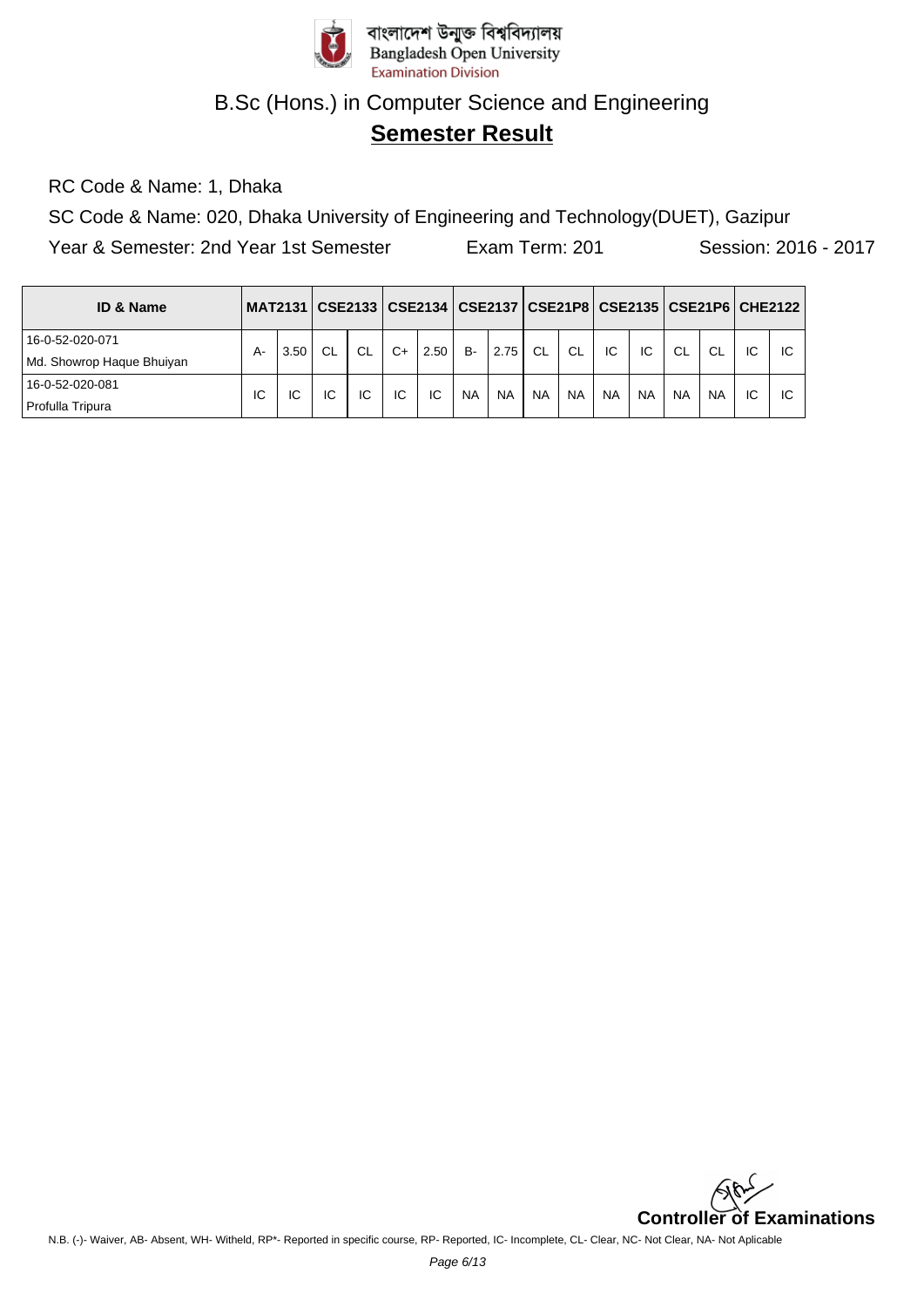

# **Semester Result**

RC Code & Name: 1, Dhaka

SC Code & Name: 020, Dhaka University of Engineering and Technology(DUET), Gazipur Year & Semester: 2nd Year 1st Semester Exam Term: 201 Session: 2015 - 2016

| <b>ID &amp; Name</b>    | <b>MAT2131</b> |           |           | <b>CSE2133</b> |           | CSE2134 |    | <b>CSE2137</b> |     |    |    | CSE21P8   CSE2135 |           | CSE21P6   |           | <b>CHE2122</b> |
|-------------------------|----------------|-----------|-----------|----------------|-----------|---------|----|----------------|-----|----|----|-------------------|-----------|-----------|-----------|----------------|
| 15-0-52-020-005         | CL             | CL        | <b>CL</b> | CL             | CL        | CL      | E  | 0.00           | CL  | CL | CL | CI.               | CL        | CL        | <b>CL</b> | CL             |
| Md. Harunur Rashid      |                |           |           |                |           |         |    |                |     |    |    |                   |           |           |           |                |
| 15-0-52-020-006         | IC             | IC        | <b>CL</b> | <b>CL</b>      | IC        | IC      | IC | IC             | CL  | CL | CL | CL                | CL        | <b>CL</b> | CL        | <b>CL</b>      |
| Mohammad Ibrahim Khalil |                |           |           |                |           |         |    |                |     |    |    |                   |           |           |           |                |
| 15-0-52-020-014         | CL             | <b>CL</b> | <b>CL</b> | CL             | IC        | IC      | CL | CL             | CL  | CL | F  | 0.00              | IC        | IC        | CL        | <b>CL</b>      |
| Md. Saidul Islam        |                |           |           |                |           |         |    |                |     |    |    |                   |           |           |           |                |
| 15-0-52-020-017         | CL             | CL        | <b>CL</b> | <b>CL</b>      | CL        | CL      | F  | 0.00           | CL  | CL | CL | CL                | CL        | <b>CL</b> | CL        | <b>CL</b>      |
| Md. Nur Uddin Jahangir  |                |           |           |                |           |         |    |                |     |    |    |                   |           |           |           |                |
| 15-0-52-020-038         | D              | 2.00      | <b>CL</b> | CL             | CL        | CL      | CL | CL             | CI. | CL | CL | CI.               | CL        | CL        | CL        | <b>CL</b>      |
| Ayesha Akter            |                |           |           |                |           |         |    |                |     |    |    |                   |           |           |           |                |
| 15-0-52-020-040         | D              | 2.00      | <b>CL</b> | <b>CL</b>      | CL        | CL      | CL | CL             | CL  | CL | CL | CL                | <b>CL</b> | <b>CL</b> | F         | 0.00           |
| Md. Mahbubur Rahman     |                |           |           |                |           |         |    |                |     |    |    |                   |           |           |           |                |
| 15-0-52-020-068         | F              | 0.00      | $B+$      | 3.25           | <b>CL</b> | CL      | IC | IC             | CL  | CL | IC | IC                | CL        | <b>CL</b> | CL        | <b>CL</b>      |
| Mosharrof Hossen        |                |           |           |                |           |         |    |                |     |    |    |                   |           |           |           |                |

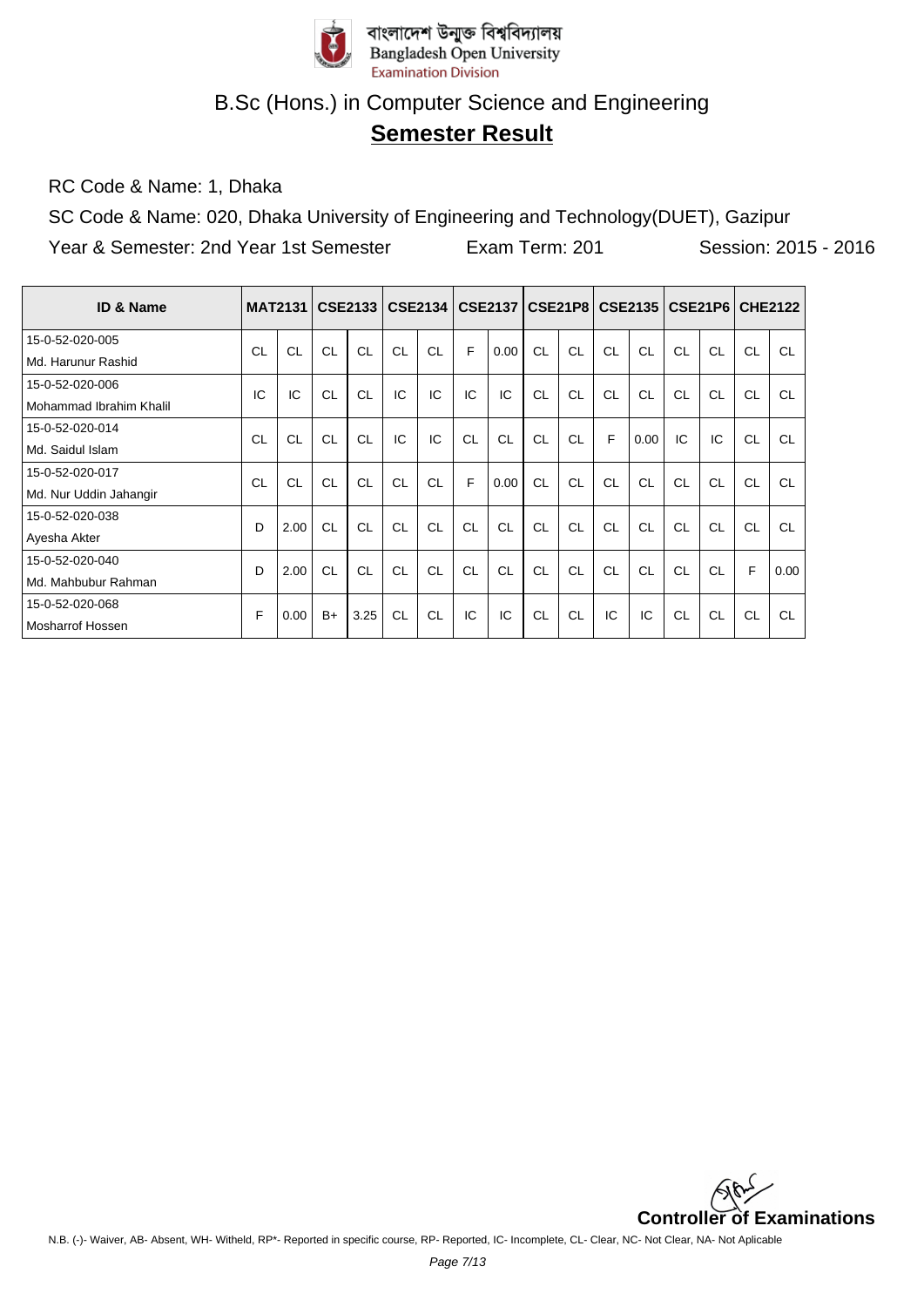

# **Semester Result**

RC Code & Name: 1, Dhaka

SC Code & Name: 020, Dhaka University of Engineering and Technology(DUET), Gazipur Year & Semester: 2nd Year 1st Semester Exam Term: 201 Session: 2014 - 2015

| ID & Name         | <b>MAT2131</b> |           |           | <b>CSE2133</b> |    | CSE2134 |    | CSE2137   CSE21P8   CSE2135 |           |           |           |           |           |           |           | <b>CSE21P6 CHE2122</b> |
|-------------------|----------------|-----------|-----------|----------------|----|---------|----|-----------------------------|-----------|-----------|-----------|-----------|-----------|-----------|-----------|------------------------|
| 14-0-52-020-005   | B              | 3.00      | $B+$      | 3.25           | D  | 2.00    | IC | IC                          | NA.       | <b>NA</b> | IC        | IC        | IC        | IC        | IC        | IC                     |
| Noor-e-alam       |                |           |           |                |    |         |    |                             |           |           |           |           |           |           |           |                        |
| 14-0-52-020-007   | CL             | <b>CL</b> | <b>CL</b> | <b>CL</b>      | F  | 0.00    | D  | 2.00                        | IC        | IC        | <b>CL</b> | <b>CL</b> | <b>CL</b> | <b>CL</b> | <b>CL</b> | <b>CL</b>              |
| Md. Mirajul Islam |                |           |           |                |    |         |    |                             |           |           |           |           |           |           |           |                        |
| 14-0-52-020-026   | IC             | IC        | IC        | IC             | IC | IC      | IC | IC                          | <b>CL</b> | <b>CL</b> | IC        | IC        | <b>CL</b> | <b>CL</b> | <b>CL</b> | <b>CL</b>              |
| Atiqur Rahman     |                |           |           |                |    |         |    |                             |           |           |           |           |           |           |           |                        |
| 14-0-52-020-045   | CL             | CL        | IC        | IC             | IC | IC      | IC | IC                          | IC        | IC        | IC        | IC        | IC        | IC        | <b>CL</b> | <b>CL</b>              |
| Md. Sujan Shaikh  |                |           |           |                |    |         |    |                             |           |           |           |           |           |           |           |                        |

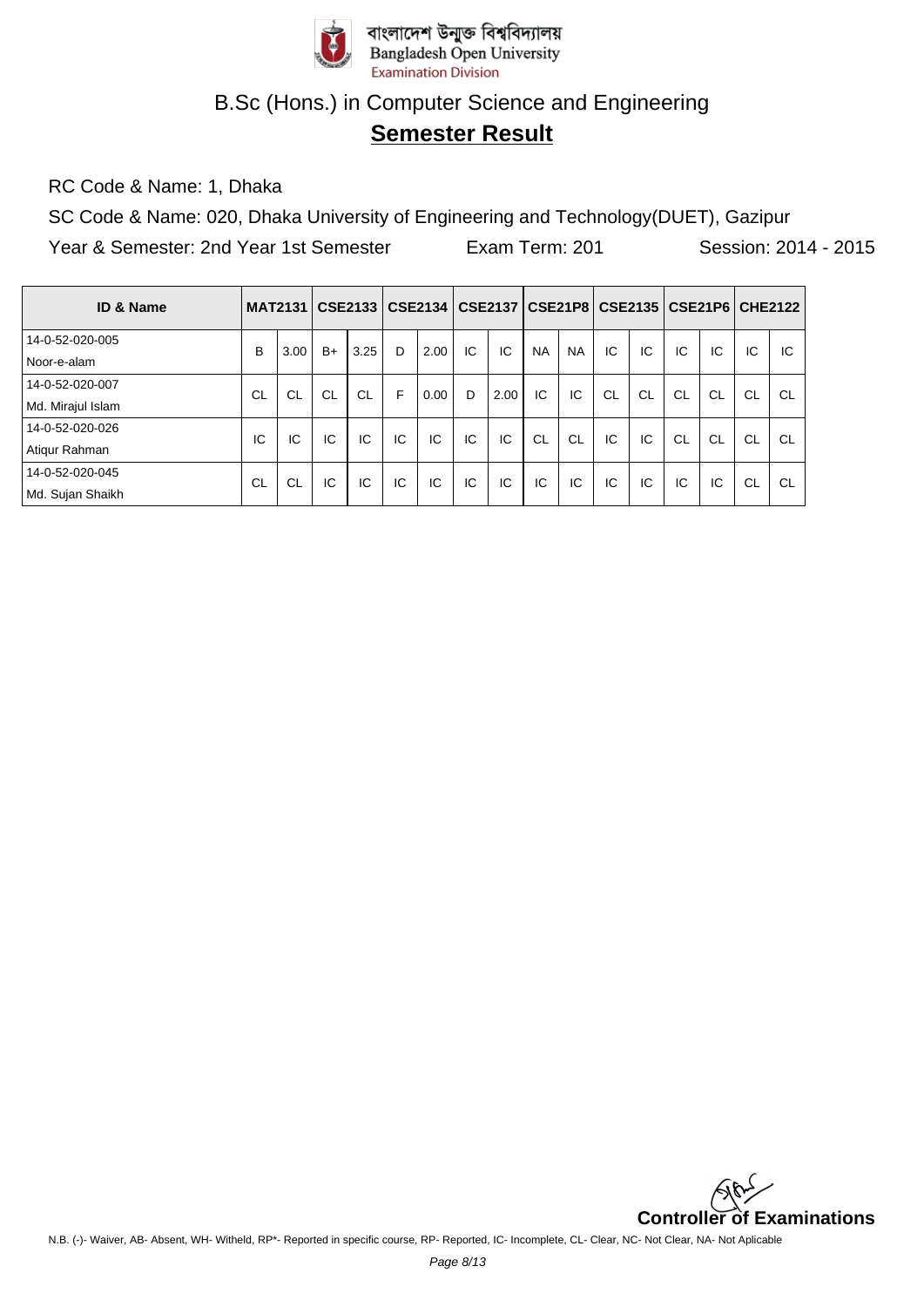

# **Semester Result**

RC Code & Name: 1, Dhaka

SC Code & Name: 020, Dhaka University of Engineering and Technology(DUET), Gazipur Year & Semester: 2nd Year 1st Semester Exam Term: 201 Session: 2013 - 2014

| ID & Name               | <b>MAT2131</b> |           |    | <b>CSE2133</b> |           | <b>CSE2134</b> |           | <b>CSE2137</b> |           |           |           | CSE21P8   CSE2135   CSE21P6 |           |           | <b>CHE2122</b> |           |
|-------------------------|----------------|-----------|----|----------------|-----------|----------------|-----------|----------------|-----------|-----------|-----------|-----------------------------|-----------|-----------|----------------|-----------|
| 13-0-52-020-001         | CL             | CL        | CL | CL             | <b>CL</b> | CL             | CL        | CL             | CL        | CL        | CL        | CL                          | CL        | CL        | F              | 0.00      |
| Md. Moheb Ullah         |                |           |    |                |           |                |           |                |           |           |           |                             |           |           |                |           |
| 13-0-52-020-003         | <b>CL</b>      | CL        | CL | CL             | <b>CL</b> | CL             | CL        | CL             | CL        | CL        | CL        | CL                          | <b>CL</b> | <b>CL</b> | F              | 0.00      |
| Md. Hasibul Islam Santo |                |           |    |                |           |                |           |                |           |           |           |                             |           |           |                |           |
| 13-0-52-020-017         | <b>CL</b>      | CL        | CL | <b>CL</b>      | $C+$      | 2.50           | <b>CL</b> | CL             | CL        | <b>CL</b> | CL        | CL                          | CL        | CL        | <b>CL</b>      | <b>CL</b> |
| Mithon Chandra          |                |           |    |                |           |                |           |                |           |           |           |                             |           |           |                |           |
| 13-0-52-020-022         | CL             | <b>CL</b> | CL | <b>CL</b>      | F         | 0.00           | <b>CL</b> | CL             | CL        | <b>CL</b> | CL        | CL                          | <b>CL</b> | CL        | CL             | <b>CL</b> |
| Mohammad Suza Khan      |                |           |    |                |           |                |           |                |           |           |           |                             |           |           |                |           |
| 13-0-52-020-030         | IC             | IC        | CL | CL             | F         | 0.00           | IC        | IC             | CL        | CL        | IC        | IC                          | CL        | CL        | CL             | CL        |
| S.m. Ibrahim Chowdhury  |                |           |    |                |           |                |           |                |           |           |           |                             |           |           |                |           |
| 13-0-52-020-035         | CL             | <b>CL</b> | CL | <b>CL</b>      | CL        | CL             | <b>CL</b> | <b>CL</b>      | CL        | <b>CL</b> | CL        | CL                          | <b>CL</b> | <b>CL</b> | $\mathsf{C}$   | 2.25      |
| Md. Ashraful            |                |           |    |                |           |                |           |                |           |           |           |                             |           |           |                |           |
| 13-0-52-020-051         | CL             | CL        | E  | 0.00           | <b>CL</b> | CL             | <b>CL</b> | <b>CL</b>      | <b>CL</b> | <b>CL</b> | <b>CL</b> | CL                          | <b>CL</b> | CL        | CL             | <b>CL</b> |
| Md. Mainul Hossain      |                |           |    |                |           |                |           |                |           |           |           |                             |           |           |                |           |
| 13-0-52-020-054         | <b>CL</b>      | CL        | IC | IC             | IC        | IC             | F         | 0.00           | CL        | CL        | F         | 0.00                        | CL        | CL        | <b>CL</b>      | CL        |
| Md. Azharul Islam       |                |           |    |                |           |                |           |                |           |           |           |                             |           |           |                |           |
| 13-0-52-020-057         | F              | 0.00      | CL | <b>CL</b>      | F         | 0.00           | IC        | IC             | <b>CL</b> | <b>CL</b> | <b>CL</b> | <b>CL</b>                   | <b>CL</b> | <b>CL</b> | D              | 2.00      |
| Md. Tanzir Hossain      |                |           |    |                |           |                |           |                |           |           |           |                             |           |           |                |           |

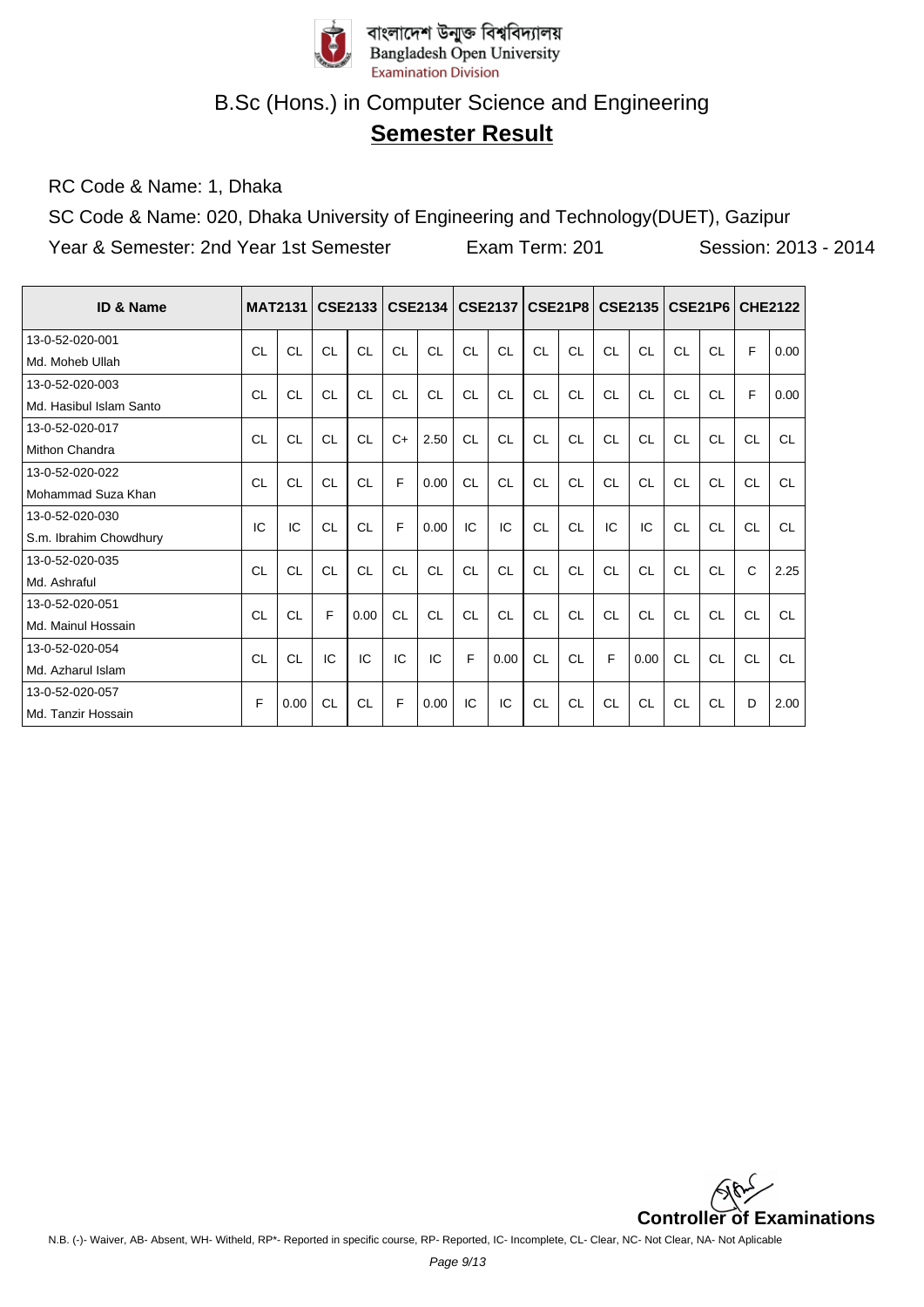

# **Semester Result**

RC Code & Name: 1, Dhaka

SC Code & Name: 801, Regional Centre, Dhaka

Year & Semester: 2nd Year 1st Semester Exam Term: 201 Session: 2018 - 2019

| <b>ID &amp; Name</b>   |              | <b>MAT2131</b> |           | <b>CSE2133</b> |           | CSE2134 |       | <b>CSE2137</b> |       | <b>CSE21P8</b> |           | <b>CSE2135 CSE21P6</b> |           |      |      | <b>CHE2122</b> |
|------------------------|--------------|----------------|-----------|----------------|-----------|---------|-------|----------------|-------|----------------|-----------|------------------------|-----------|------|------|----------------|
| 18-0-52-801-001        | IC           | IC             | IC        | IC             | IC        | IC      | IC    | IC             | IC    | IC             | IC        | IC                     | IC        | IC   | IC   | IC             |
| Sharmin Akter Liya     |              |                |           |                |           |         |       |                |       |                |           |                        |           |      |      |                |
| 18-0-52-801-003        | $A+$         | 4.00           | A+        | 4.00           | A         | 3.75    | $B+$  | 3.25           | $A -$ | 3.50           | <b>B-</b> | 2.75                   | $B+$      | 3.25 | B+   | 3.25           |
| Md. Imran Hossain      |              |                |           |                |           |         |       |                |       |                |           |                        |           |      |      |                |
| 18-0-52-801-006        | F            | 0.00           | F         | 0.00           | B-        | 2.75    | F     | 0.00           | B     | 3.00           | F         | 0.00                   | $C+$      | 2.50 | F    | 0.00           |
| Afia Mubasshira        |              |                |           |                |           |         |       |                |       |                |           |                        |           |      |      |                |
| 18-0-52-801-008        | A            | 3.75           | B         | 3.00           | A         | 3.75    | A     | 3.75           | A+    | 4.00           | В         | 3.00                   | B         | 3.00 | А-   | 3.50           |
| Nasrin Akter           |              |                |           |                |           |         |       |                |       |                |           |                        |           |      |      |                |
| 18-0-52-801-010        | A-           | 3.50           | B-        | 2.75           | $B+$      | 3.25    | B-    | 2.75           | B+    | 3.25           | B-        | 2.75                   | $A+$      | 4.00 | $C+$ | 2.50           |
| <b>Tonmoy Saha</b>     |              |                |           |                |           |         |       |                |       |                |           |                        |           |      |      |                |
| 18-0-52-801-013        | $A -$        | 3.50           | <b>B-</b> | 2.75           | $A -$     | 3.50    | B     | 3.00           | A-    | 3.50           | B-        | 2.75                   | <b>B-</b> | 2.75 | $C+$ | 2.50           |
| <b>Joy Sarker</b>      |              |                |           |                |           |         |       |                |       |                |           |                        |           |      |      |                |
| 18-0-52-801-016        | F            | 0.00           | F         | 0.00           | C         | 2.25    | F     | 0.00           | $B+$  | 3.25           | F         | 0.00                   | $C+$      | 2.50 | F    | 0.00           |
| Abdur Rahim            |              |                |           |                |           |         |       |                |       |                |           |                        |           |      |      |                |
| 18-0-52-801-017        | $C+$         | 2.50           | F         | 0.00           | B-        | 2.75    | F     | 0.00           | F     | 0.00           | F         | 0.00                   | C         | 2.25 | F    | 0.00           |
| Md. Mahamudul Hasan    |              |                |           |                |           |         |       |                |       |                |           |                        |           |      |      |                |
| 18-0-52-801-018        | $A+$         | 4.00           | <b>B-</b> | 2.75           | B         | 3.00    | F     | 0.00           | F     | 0.00           | <b>B-</b> | 2.75                   | А-        | 3.50 | $B+$ | 3.25           |
| Shofiul Basher         |              |                |           |                |           |         |       |                |       |                |           |                        |           |      |      |                |
| 18-0-52-801-020        | B            | 3.00           | $C+$      | 2.50           | B-        | 2.75    | D     | 2.00           | $C+$  | 2.50           | $C+$      | 2.50                   | B         | 3.00 | C    | 2.25           |
| Md. Faysal Mia         |              |                |           |                |           |         |       |                |       |                |           |                        |           |      |      |                |
| 18-0-52-801-023        | $A -$        | 3.50           | $A -$     | 3.50           | A         | 3.75    | F     | 0.00           | B     | 3.00           | А-        | 3.50                   | $C+$      | 2.50 | F    | 0.00           |
| Md. Masum Ali          |              |                |           |                |           |         |       |                |       |                |           |                        |           |      |      |                |
| 18-0-52-801-027        | Α            | 3.75           | B         | 3.00           | $B+$      | 3.25    | A-    | 3.50           | A+    | 4.00           | $C+$      | 2.50                   | B         | 3.00 | E    | 0.00           |
| Jaynul Abedin          |              |                |           |                |           |         |       |                |       |                |           |                        |           |      |      |                |
| 18-0-52-801-040        | B            | 3.00           | B         | 3.00           | $C+$      | 2.50    | $C+$  | 2.50           | $B+$  | 3.25           | B-        | 2.75                   | A         | 3.75 | C    | 2.25           |
| Jahangir Alam          |              |                |           |                |           |         |       |                |       |                |           |                        |           |      |      |                |
| 18-0-52-801-042        | $A -$        | 3.50           | $A -$     | 3.50           | B         | 3.00    | $A -$ | 3.50           | A+    | 4.00           | В         | 3.00                   | $A+$      | 4.00 | B-   | 2.75           |
| Md. Shabukta Haider    |              |                |           |                |           |         |       |                |       |                |           |                        |           |      |      |                |
| 18-0-52-801-047        | F            | 0.00           | F         | 0.00           | F         | 0.00    | F     | 0.00           | C     | 2.25           | F         | 0.00                   | $C+$      | 2.50 | F    | 0.00           |
| Nilratan Bakchi        |              |                |           |                |           |         |       |                |       |                |           |                        |           |      |      |                |
| 18-0-52-801-050        | A            | 3.75           | C         | 2.25           | <b>B-</b> | 2.75    | F     | 0.00           | F     | 0.00           | D         | 2.00                   | $B+$      | 3.25 | $C+$ | 2.50           |
| Md. Kamrul Hasan Lizon |              |                |           |                |           |         |       |                |       |                |           |                        |           |      |      |                |
| 18-0-52-801-053        | $\mathsf{C}$ | 2.25           | F         | 0.00           | $C+$      | 2.50    | F     | 0.00           | F     | 0.00           | F         | 0.00                   | D         | 2.00 | F    | 0.00           |
| Aminul Islam           |              |                |           |                |           |         |       |                |       |                |           |                        |           |      |      |                |

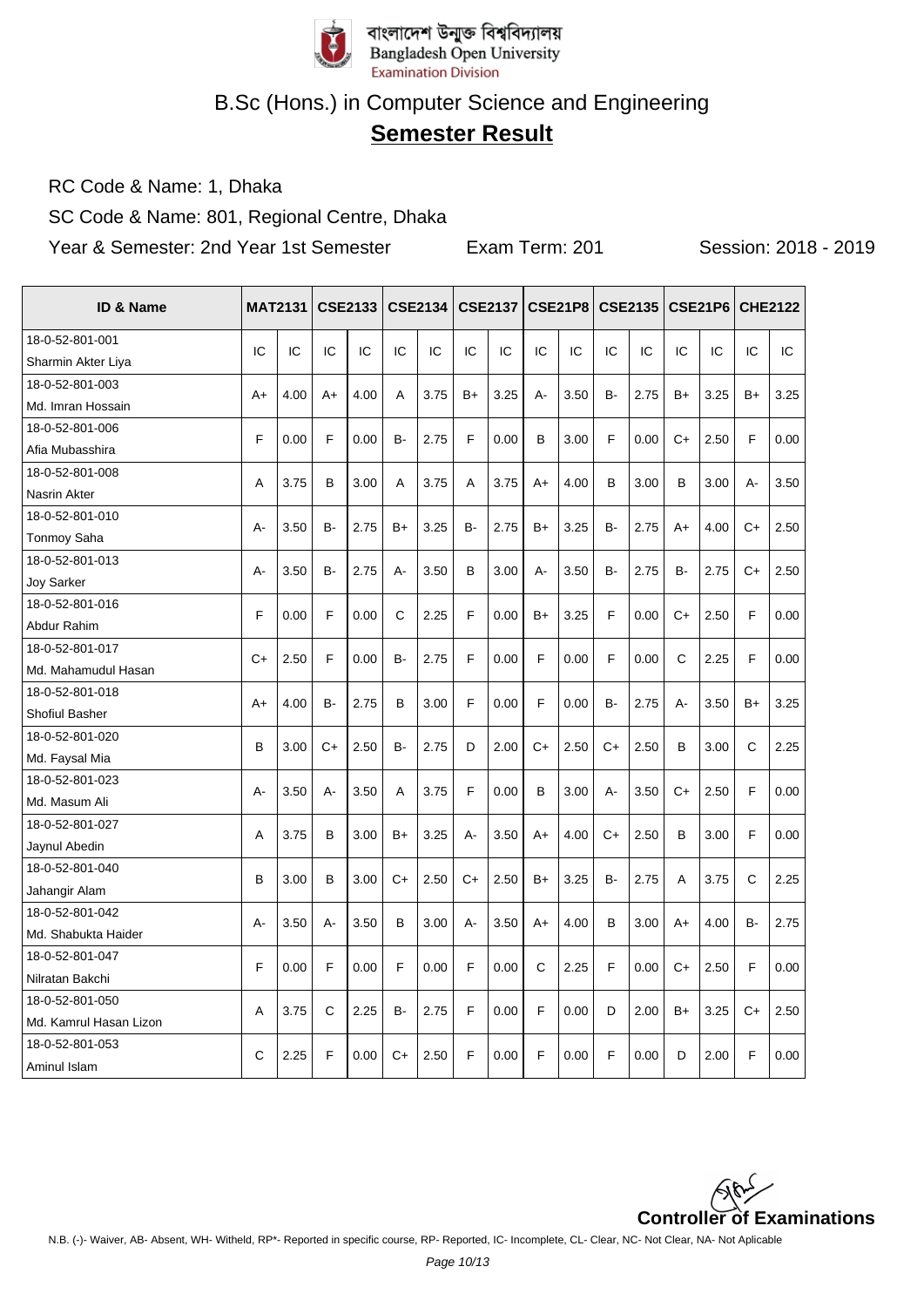

# **Semester Result**

RC Code & Name: 1, Dhaka

SC Code & Name: 801, Regional Centre, Dhaka

Year & Semester: 2nd Year 1st Semester Exam Term: 201 Session: 2017 - 2018

| <b>ID &amp; Name</b>     | <b>MAT2131</b> |    |    | CSE2133 | CSE2134 |    |      | <b>CSE2137</b> |    |      |           |           |    |    |           | CSE21P8   CSE2135   CSE21P6   CHE2122 |
|--------------------------|----------------|----|----|---------|---------|----|------|----------------|----|------|-----------|-----------|----|----|-----------|---------------------------------------|
| 17-0-52-801-010          | IC             | IC | IC | IC      | IC      | IC | IC   | IC             | IC | IC   | IC        | IC        | IC | IC | IC        | IС                                    |
| Abu Ubaida               |                |    |    |         |         |    |      |                |    |      |           |           |    |    |           |                                       |
| 17-0-52-801-028          | CL             | CL | IC | IC      | IC      | IC | $B+$ | 3.25           | F  | 0.00 | <b>CL</b> | <b>CL</b> | IC | IC | <b>CL</b> | <b>CL</b>                             |
| . Bahauddin Masum<br>Md. |                |    |    |         |         |    |      |                |    |      |           |           |    |    |           |                                       |
| 17-0-52-801-048          | IC             | IC | IC | IC      | IC      | IC | IC   | IC             | IC | IC   | IC        | IC        | IC | IC | IC        | ΙC                                    |
| Hozzatur Rahman          |                |    |    |         |         |    |      |                |    |      |           |           |    |    |           |                                       |

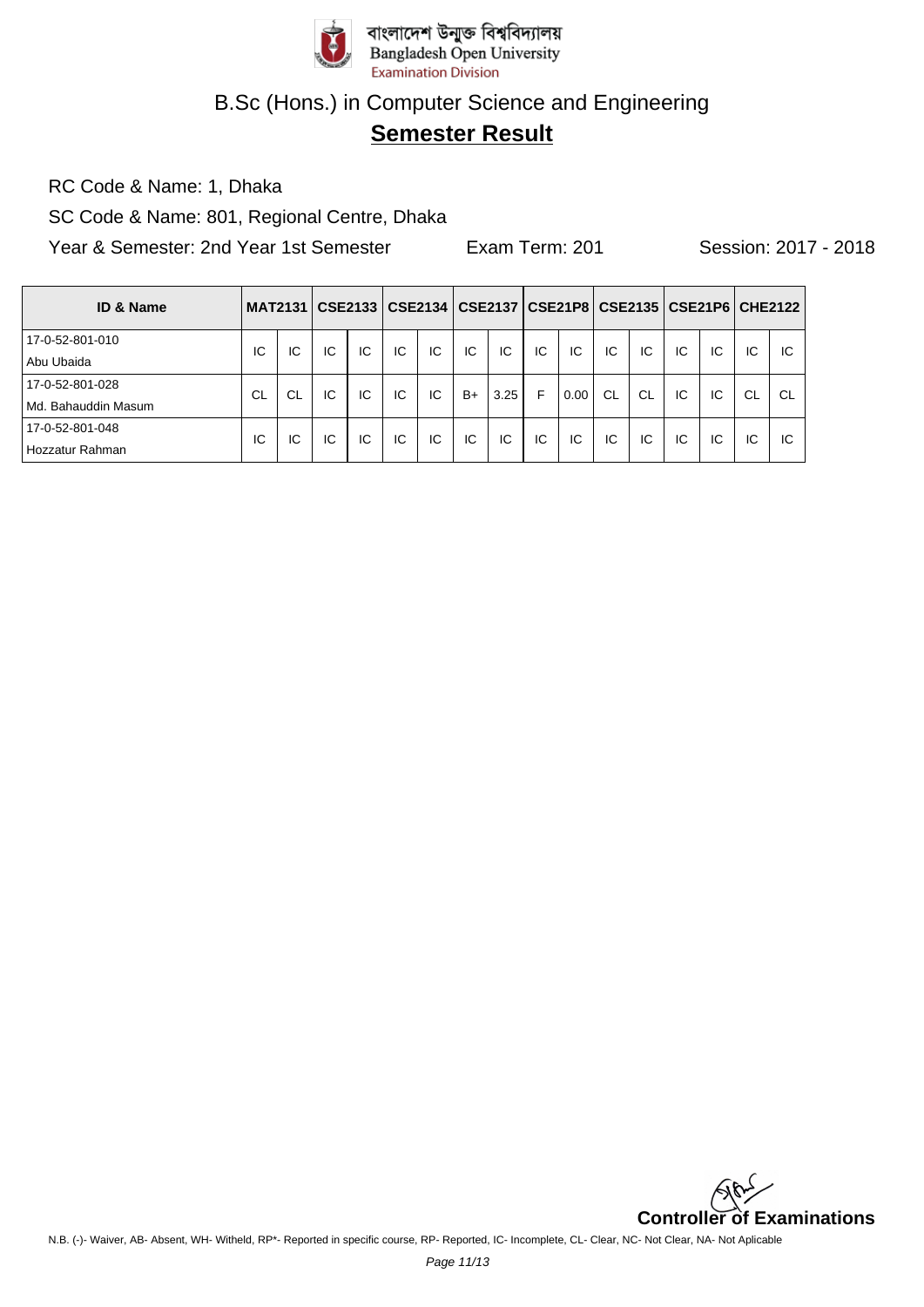

# **Semester Result**

RC Code & Name: 1, Dhaka

SC Code & Name: 801, Regional Centre, Dhaka

Year & Semester: 2nd Year 1st Semester Exam Term: 201 Session: 2016 - 2017

| <b>ID &amp; Name</b> |    |    |    |           |              |      |    |           |    |    |    |    |    |     |    | MAT2131   CSE2133   CSE2134   CSE2137   CSE21P8   CSE2135   CSE21P6   CHE2122 |
|----------------------|----|----|----|-----------|--------------|------|----|-----------|----|----|----|----|----|-----|----|-------------------------------------------------------------------------------|
| 16-0-52-801-001      | IC | IC | СL | <b>CL</b> | $\mathbf{C}$ | 2.25 | CL | <b>CL</b> | CL | CL | CL | CL | CL | CL. | CL | CL                                                                            |
| l Md. Mahmudul Hasan |    |    |    |           |              |      |    |           |    |    |    |    |    |     |    |                                                                               |